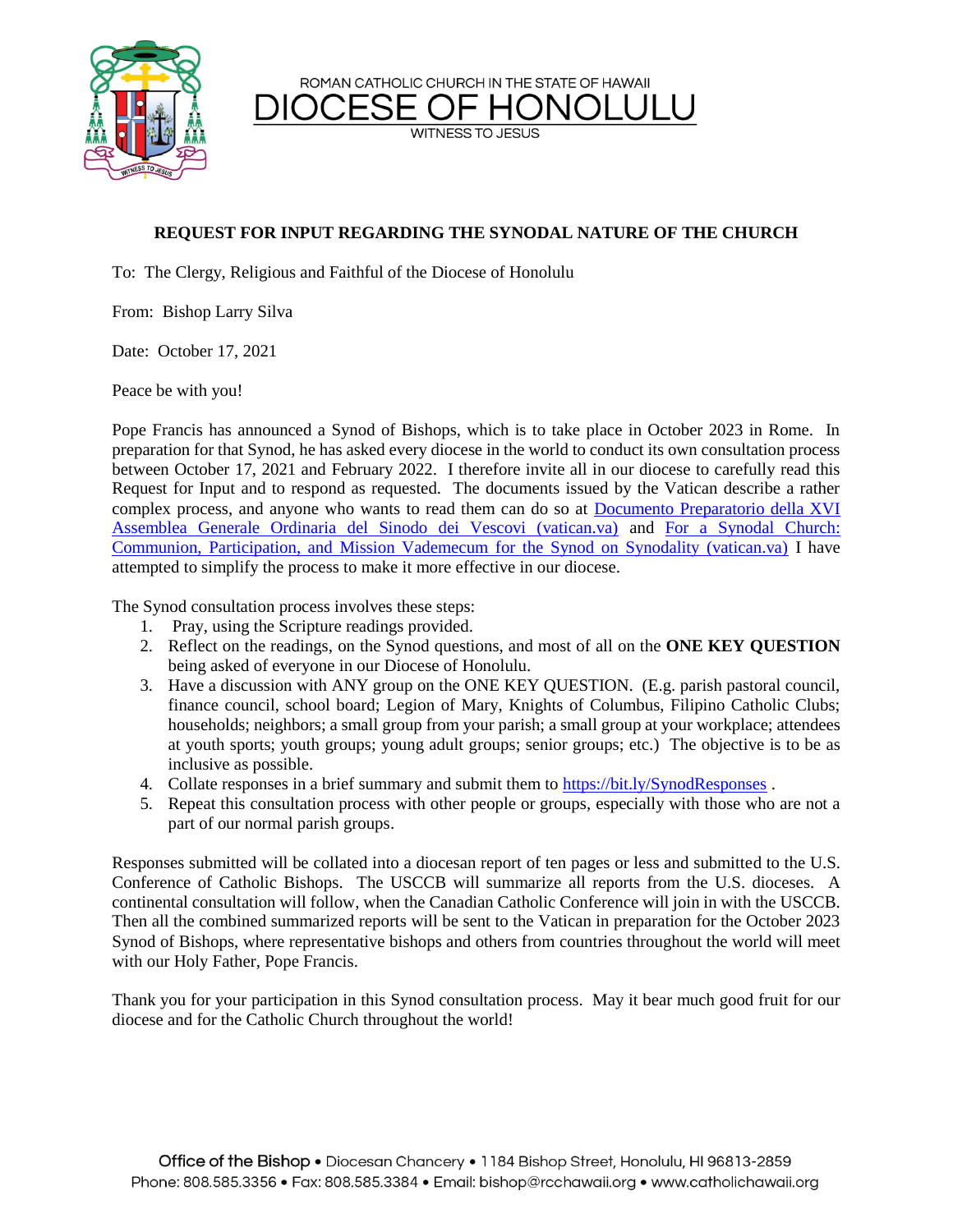#### Prayer for the Synod

**We stand before You, Holy Spirit, as we gather together in Your name. With You alone to guide us, make Yourself at home in our hearts; Teach us the way we must go and how we are to pursue it. We are weak and sinful; do not let us promote disorder. Do not let ignorance lead us down the wrong path nor partiality influence our actions. Let us find in You our unity so that we may journey together to eternal life and not stray from the way of truth and what is right. All this we ask of You, who are at work in every place and time, in the communion of the Father and the Son, forever and ever. Amen.**

## **SYNODALITY IN THE CHURCH Diocesan Phase in the Diocese of Honolulu – October 17, 2021 to February 28, 2022**

#### Scriptures for Reflection (from the New American Bible, Revised Edition)

1 Corinthians 12:4-6,12

*There are different kinds of spiritual gifts but the same Spirit; there are different forms of service but the same Lord; there are different workings but the same God who produces all of them in everyone. … As a body is one though it has many parts, and all the parts of the body, though many, are one body, so also Christ.*

 $\bullet$  John 6:48-51

*"I am the bread of life. Your ancestors ate the manna in the desert, but they died; this is the bread that comes down from heaven: whoever eats this bread will live forever. I am the living bread that came down from heaven; whoever eats this bread will live forever; and the bread that I will give is my flesh for the life of the world."*

Matthew 25:31-40

*"When the Son of Man comes in his glory, and all the angels with him, he will sit upon his glorious throne, and all the nations will be assembled before him. And he will separate them one from another, as a shepherd separates the sheep from the goats. He will place the sheep on his right hand and the goats on his left. Then the king will say to those on his right, 'Come, you who are blessed by my Father. Inherit the kingdom prepared for you from the foundation of the world. For I was hungry and you gave me food, I was thirsty and you gave me drink, a stranger and you welcomed me, naked and you clothed me, ill and you cared for me, in prison and you visited me.' Then the righteous will answer him and say, 'Lord, when did we see you hungry and feed you, or thirsty and give you drink? When did we see you a stranger and welcome you, or naked and clothe you? When did we see you ill or in prison, and visit you?' And the king will say to them in reply, 'Amen, I say to you, whatever you did for one of these least brothers of mine, you did for me.'"*

# **KEY QUESTION**: **How can all the members of the Catholic Church be more effective in proclaiming the living Jesus Christ to the world?**

Discuss this question with as many different groups and people as you are able and send a summary of your discussion to<https://bit.ly/SynodResponses> no later than February 28, 2022.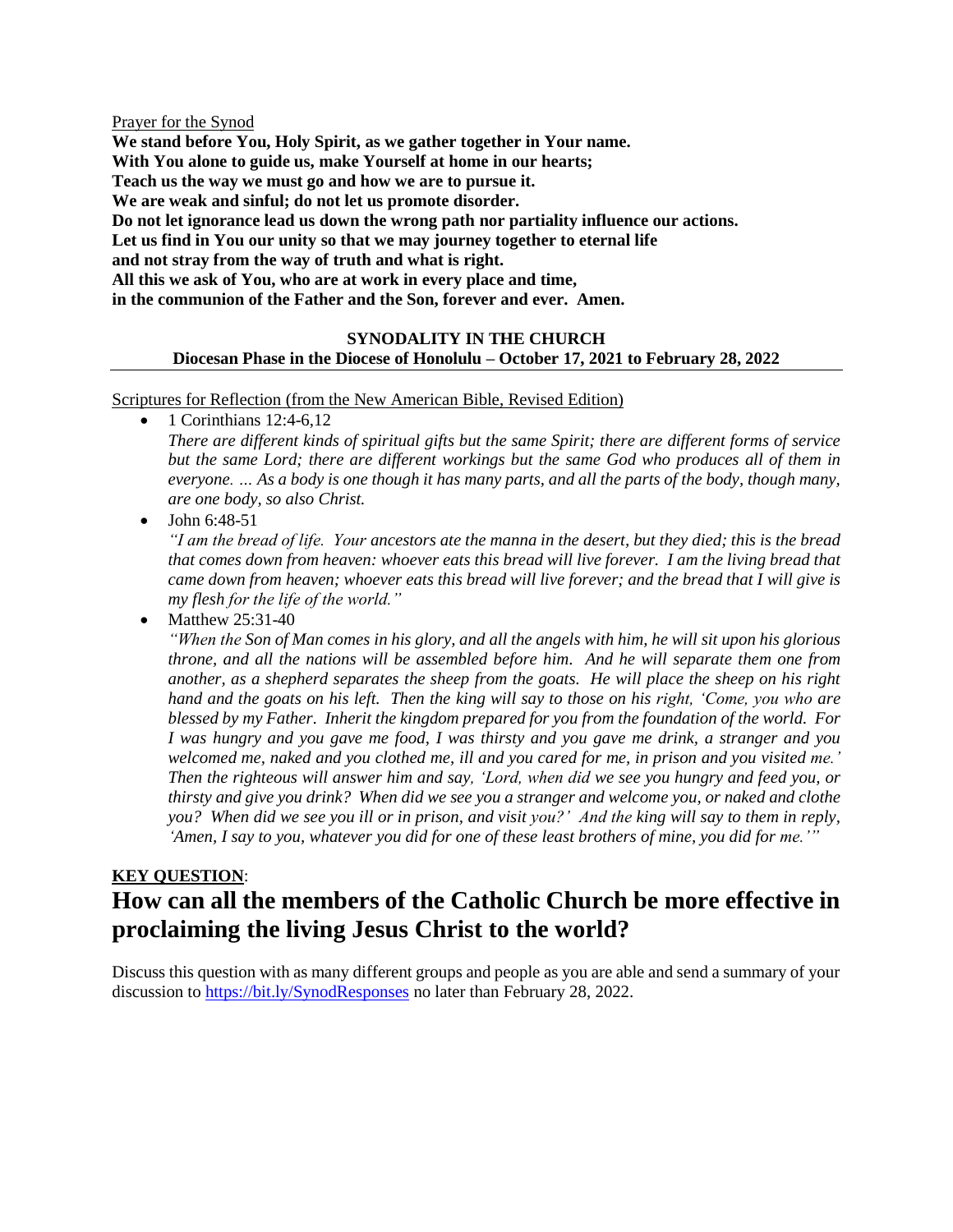## APPENDIX

Questions from the Synod of Bishops Preparatory Document from the Vatican (for information only in preparation for answering the KEY QUESTION above)

The questions accompanying each of the following ten themes can be used as a starting point or helpful guideline. Your conversation and dialogue do not need to be limited to the following questions:

**1. COMPANIONS ON THE JOURNEY** *In the Church and in society we are side by side on the same road*. In our local Church, who are those who "walk together"? Who are those who seem further apart? How are we called to grow as companions? What groups or individuals are left on the margins?

**2. LISTENING** *Listening is the first step, but it requires an open mind and heart, without prejudice*. How is God speaking to us through voices we sometimes ignore? How are the laity listened to, especially women and young people? What facilitates or inhibits our listening? How well do we listen to those on the peripheries? How is the contribution of consecrated men and women integrated? What are some limitations in our ability to listen, especially to those who have different views than our own? What space is there for the voice of minorities, especially people who experience poverty, marginalization, or social exclusion?

**3. SPEAKING OUT** *All are invited to speak with courage and parrhesia, that is, in freedom, truth, and charity*. What enables or hinders speaking up courageously, candidly, and responsibly in our local Church and in society? When and how do we manage to say what is important to us? How does the relationship with the local media work (not only Catholic media)? Who speaks on behalf of the Christian community, and how are they chosen?

**4. CELEBRATION "***Walking together" is only possible if it is based on communal listening to the Word and the celebration of the Eucharist.* How do prayer and liturgical celebrations actually inspire and guide our common life and mission in our community? How do they inspire the most important decisions? How do we promote the active participation of all the faithful in the liturgy? What space is given to participating in the ministries of lector and acolyte?

**5. SHARING RESPONSIBILITY FOR OUR COMMON MISSION** *Synodality is at the service of the mission of the Church, in which all members are called to participate.* Since we are all missionary disciples, how is every baptised person called to participate in the mission of the Church? What hinders the baptised from being active in mission? What areas of mission are we neglecting? How does the community support its members who serve society in various ways (social and political involvement, scientific research, education, promoting social justice, protecting human rights, caring for the environment, etc.)? How does the Church help these members to live out their service to society in a missionary way? How is discernment about missionary choices made and by whom?

**6. DIALOGUE IN CHURCH AND SOCIETY** *Dialogue requires perseverance and patience, but it also enables mutual understanding.* To what extent do diverse peoples in our community come together for dialogue? What are the places and means of dialogue within our local Church? How do we promote collaboration with neighbouring dioceses, religious communities in the area, lay associations and movements, etc.? How are divergences of vision, or conflicts and difficulties addressed? What particular issues in the Church and society do we need to pay more attention to? What experiences of dialogue and collaboration do we have with believers of other religions and with those who have no religious affiliation? How does the Church dialogue with and learn from other sectors of society: the spheres of politics, economics, culture, civil society, and people who live in poverty?